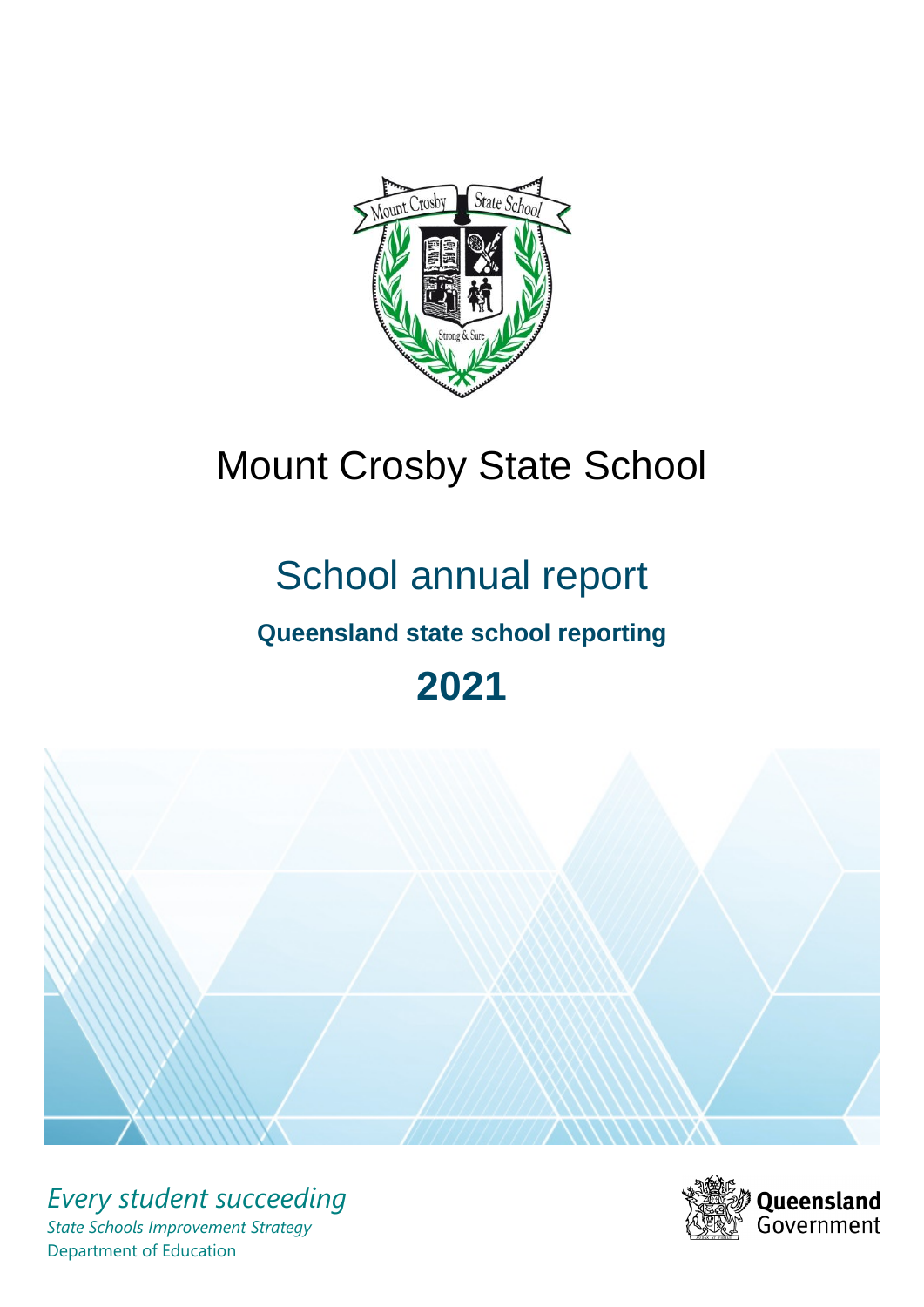**OFFICIAL – Public** Published as information source only. Public information used to create this report may not appear in this format in the public domain Please refer to disclaimer information.

#### **Contact details**

| <b>Postal Address</b> | Mount Crosby Road Karana Downs 4306 |
|-----------------------|-------------------------------------|
| <b>Phone</b>          | (07) 3813 2222                      |
| Fax                   | (07) 3813 2200                      |
| <b>Email</b>          | principal@mtcrosbyss.eq.edu.au      |
| Website               | https://mtcrosbyss.eq.edu.au        |

#### **Disclaimer**

The materials presented in this report are distributed by the Department of Education (the department) as an information source only.

The information and data in this report is subject to change without notice.<br>The department makes no statements, representations, or warranties about the accuracy or completeness of, and you should not rely on, any informa report.

The department disclaim all responsibility and all liability (including without limitation, liability in negligence) for all expenses, losses, damages and costs you might incur as a result of the information in this report being inaccurate or incomplete in any way, and for any reason.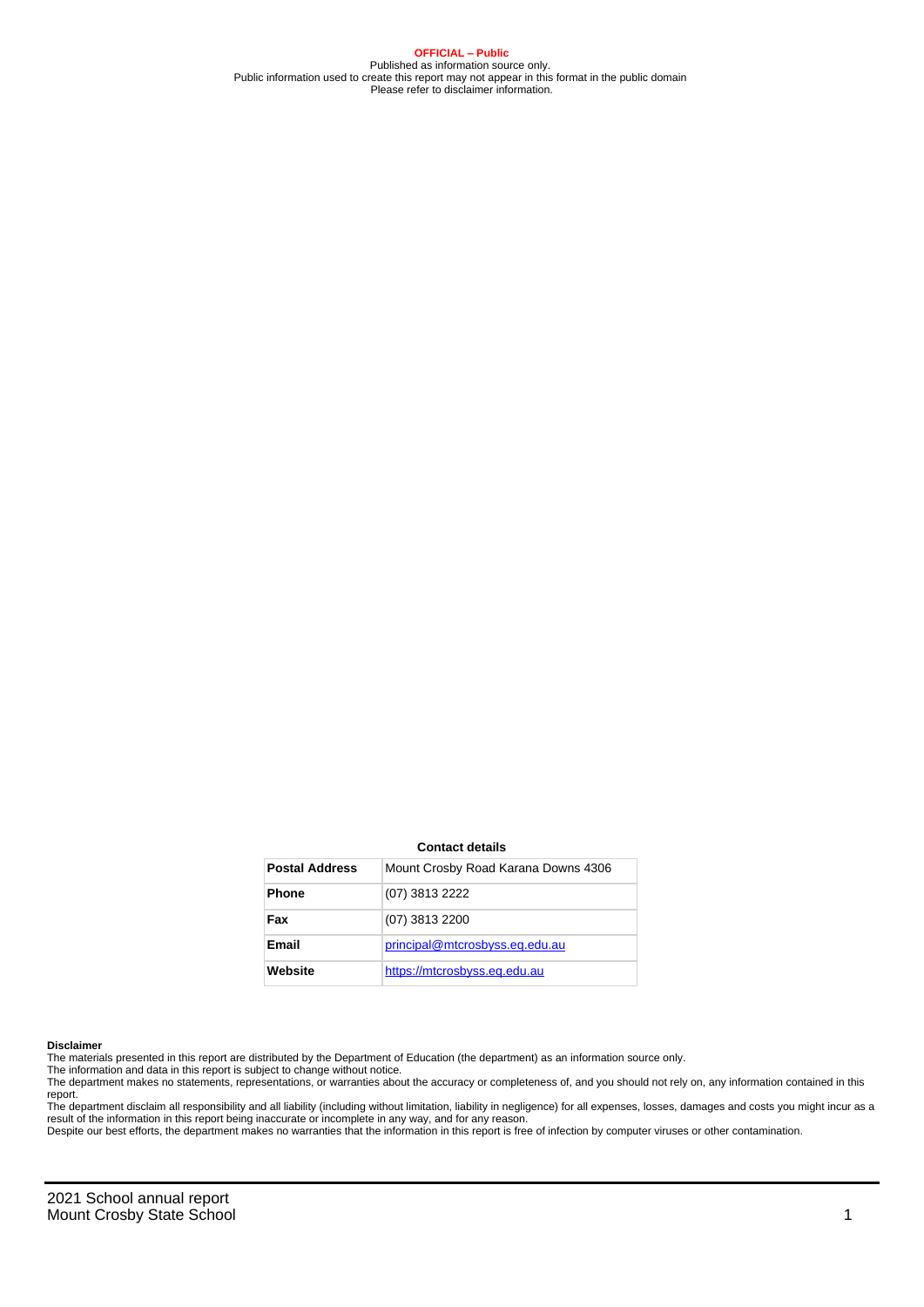| School context                   |                                                                                                                                                                                              |
|----------------------------------|----------------------------------------------------------------------------------------------------------------------------------------------------------------------------------------------|
| Coeducational or single sex      | Coeducational                                                                                                                                                                                |
| <b>Independent Public School</b> | No.                                                                                                                                                                                          |
| Year levels offered in 2021      | Prep Year - Year 6                                                                                                                                                                           |
| Webpages                         | Additional information about Queensland state schools is located on the:<br>My School website<br>Queensland Government data website<br>Queensland Government schools directory website.<br>٠ |

# **Characteristics of the student body**

## **Student enrolments**

### **Table 1: Student enrolments by year level**

|                   |      | <b>February</b> |      |      | <b>August</b> |      |
|-------------------|------|-----------------|------|------|---------------|------|
| <b>Year Level</b> | 2019 | 2020            | 2021 | 2019 | 2020          | 2021 |
| <b>Prep Year</b>  | 91   | 86              | 94   | 88   | 83            | 92   |
| Year 1            | 87   | 86              | 84   | 87   | 86            | 84   |
| Year 2            | 94   | 85              | 85   | 94   | 88            | 88   |
| Year <sub>3</sub> | 93   | 95              | 91   | 93   | 98            | 91   |
| Year 4            | 107  | 94              | 94   | 106  | 92            | 97   |
| Year <sub>5</sub> | 90   | 103             | 86   | 88   | 99            | 84   |
| Year <sub>6</sub> | 79   | 92              | 96   | 81   | 91            | 97   |
| <b>Total</b>      | 641  | 641             | 630  | 637  | 637           | 633  |

Notes

1. Student counts include headcount of all full- and part-time students at the school.

## **Average class sizes**

### **Table 2: Average class size information for each phase of schooling**

| <b>Year Levels</b> | 2019 | 2020 | 2021 |
|--------------------|------|------|------|
| Prep – Year 3      | 23   | つつ   | 24   |
| Year 4 – Year 6    | 28   | 24   | 25   |

Notes

1. Classes are measured against the target of 25 students per teacher in Prep to Year 3 and Years 11 to 12, and target of 28 students per teacher in Years 4 to 10. Where composite classes exist across cohorts (e.g. Year 3/4) the class size targets would be the lower cohort target.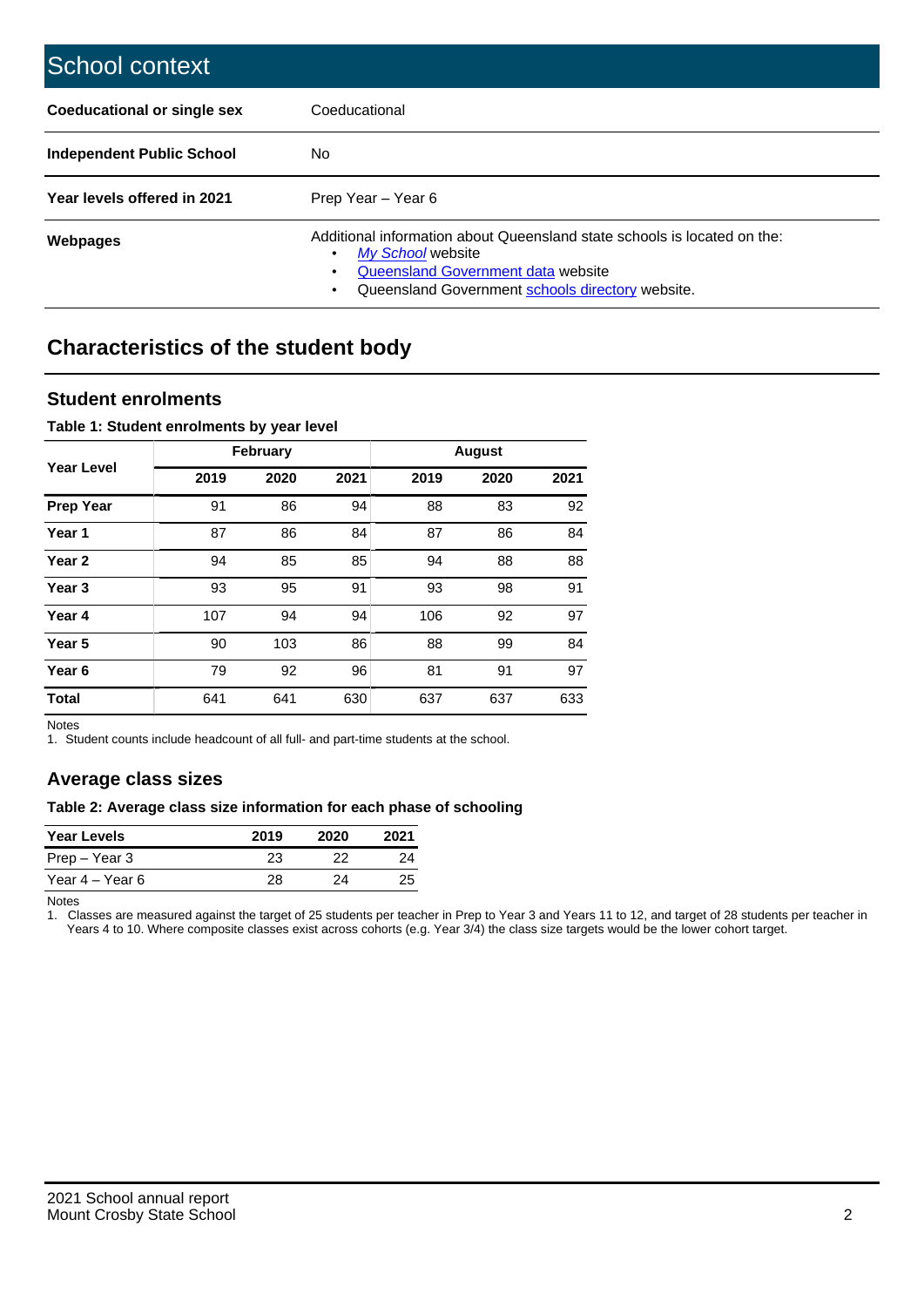## **Respectful relationships education**

To support students' learning, health and wellbeing all state schools are required to implement respectful relationships education through the Prep to Year 10 Australian Curriculum: Health and Physical Education and/or through school pastoral care programs across Prep to Year 12.

## **Parent, student and staff satisfaction**

Tables 3–5 show selected items from the Parent/Caregiver, Student and Staff School Opinion Surveys. In response to the COVID-19 health emergency, the annual school opinion surveys of students, teachers and staff were not administered in 2020. A new time series started in 2021 and data from this collection is not considered directly comparable with earlier collections due to significant methodology changes.

For state level information go to the **[School Opinion Survey](https://qed.qld.gov.au/publications/reports/statistics/schooling/schools/schoolopinionsurvey) webpage**.

#### **Table 3: Parent/Caregiver Survey**

| Percentage of parents/caregivers who agree <sup>1</sup> that:                                               | 2019   | 2020 | 2021  |
|-------------------------------------------------------------------------------------------------------------|--------|------|-------|
| This is a good school.                                                                                      | 98.4%  |      | 93.3% |
| My child likes being at this school. <sup>2</sup>                                                           | 100.0% |      | 92.6% |
| My child feels safe at this school. <sup>2</sup>                                                            | 98.4%  |      | 87.5% |
| My child's learning needs are being met at this school. <sup>2</sup>                                        | 96.8%  |      | 83.7% |
| My child is making good progress at this school. <sup>2</sup>                                               | 96.8%  |      | 89.6% |
| Teachers at this school expect my child to do his or her best. <sup>2</sup>                                 | 100.0% |      | 94.0% |
| Teachers at this school provide my child with useful feedback about his or her school<br>work. <sup>2</sup> | 95.2%  |      | 89.9% |
| Teachers at this school motivate my child to learn. <sup>2</sup>                                            | 95.2%  |      | 91.9% |
| Teachers at this school treat students fairly. <sup>2</sup>                                                 | 96.7%  |      | 88.6% |
| I can talk to my child's teachers about my concerns. <sup>2</sup>                                           | 98.4%  |      | 93.3% |
| This school works with me to support my child's learning. <sup>2</sup>                                      | 96.8%  |      | 93.9% |
| This school takes parents' opinions seriously. <sup>2</sup>                                                 | 94.7%  |      | 76.1% |
| Student behaviour is well managed at this school. <sup>2</sup>                                              | 95.1%  |      | 75.0% |
| This school looks for ways to improve. <sup>2</sup>                                                         | 94.9%  |      | 87.0% |
| This school is well maintained. <sup>2</sup>                                                                | 98.4%  |      | 88.0% |

Notes

1. Agree represents the percentage of respondents who Somewhat Agree, Agree or Strongly Agree with the statement.

2. Nationally agreed parents/caregiver items.

3. DW = Data withheld to ensure confidentiality.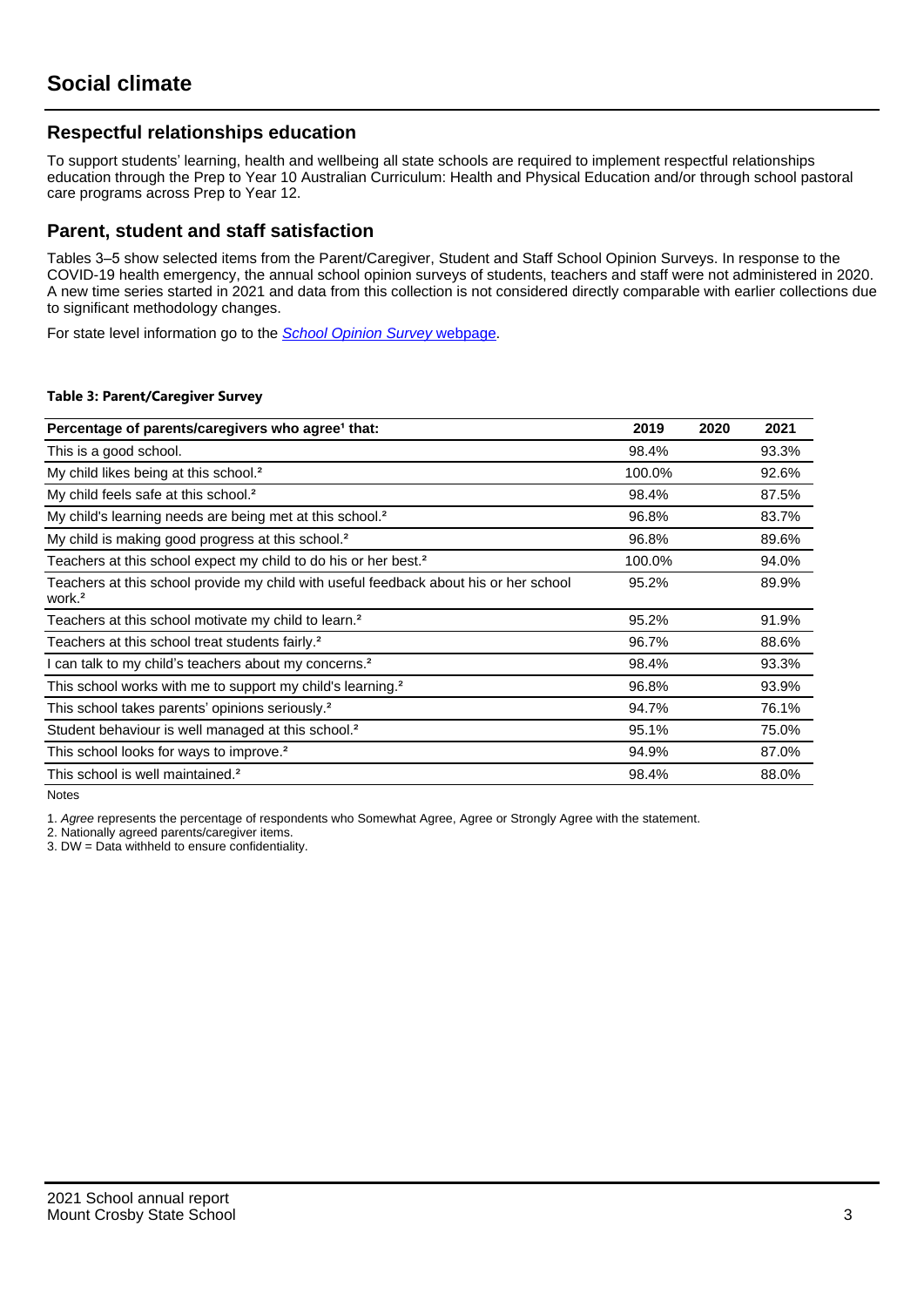#### **Table 4: Student Survey**

| Percentage of students who agree <sup>1</sup> that:                            | 2019  | 2020 | 2021   |
|--------------------------------------------------------------------------------|-------|------|--------|
| I like being at my school. <sup>2</sup>                                        | 91.7% |      | 100.0% |
| I feel safe at my school. <sup>2</sup>                                         | 90.1% |      | 100.0% |
| My teachers motivate me to learn. <sup>2</sup>                                 | 94.2% |      | 100.0% |
| My teachers expect me to do my best. <sup>2</sup>                              | 99.2% |      | 100.0% |
| My teachers provide me with useful feedback about my school work. <sup>2</sup> | 96.7% |      | 100.0% |
| Teachers at my school treat students fairly. <sup>2</sup>                      | 92.6% |      | 100.0% |
| I can talk to my teachers about my concerns. <sup>2</sup>                      | 86.4% |      | 66.7%  |
| My school takes students' opinions seriously. <sup>2</sup>                     | 93.2% |      | 100.0% |
| Student behaviour is well managed at my school. <sup>2</sup>                   | 84.0% |      | 100.0% |
| My school looks for ways to improve. <sup>2</sup>                              | 95.8% |      | 66.7%  |
| My school is well maintained. <sup>2</sup>                                     | 94.2% |      | 100.0% |
| My school gives me opportunities to do interesting things. <sup>2</sup>        | 97.5% |      | 100.0% |

Notes

1. Agree represents the percentage of respondents who Somewhat Agree, Agree or Strongly Agree with the statement.

2. Nationally agreed student items.

3. DW = Data withheld to ensure confidentiality.

### **Table 5: Staff Survey**

| Percentage of staff who agree <sup>1</sup> that:                                                            | 2019   | 2020 | 2021  |
|-------------------------------------------------------------------------------------------------------------|--------|------|-------|
| I feel confident embedding Aboriginal and Torres Strait Islander perspectives across the<br>learning areas. | 100.0% |      | 66.7% |
| I enjoy working at this school. <sup>2</sup>                                                                | 97.7%  |      | 88.0% |
| I feel this school is a safe place in which to work. <sup>2</sup>                                           | 97.7%  |      | 92.3% |
| I receive useful feedback about my work at this school. <sup>2</sup>                                        | 83.3%  |      | 70.8% |
| Students are encouraged to do their best at this school. <sup>2</sup>                                       | 97.6%  |      | 96.0% |
| Students are treated fairly at this school. <sup>2</sup>                                                    | 97.6%  |      | 76.9% |
| Student behaviour is well managed at this school. <sup>2</sup>                                              | 78.6%  |      | 72.0% |
| Staff are well supported at this school. <sup>2</sup>                                                       | 83.7%  |      | 84.0% |
| This school takes staff opinions seriously. <sup>2</sup>                                                    | 82.5%  |      | 65.4% |
| This school looks for ways to improve. <sup>2</sup>                                                         | 90.5%  |      | 84.0% |
| This school is well maintained. <sup>2</sup>                                                                | 92.9%  |      | 68.0% |
| This school gives me opportunities to do interesting things. <sup>2</sup>                                   | 74.4%  |      | 76.0% |

Notes

1. Agree represents the percentage of respondents who Somewhat Agree, Agree or Strongly Agree with the statement.

2. Nationally agreed staff items.

3. DW = Data withheld to ensure confidentiality.

## **Description of how this school manages non-attendance**

Queensland state schools manage non-attendance in line with the Queensland Department of Education procedures: [Managing Student Absences and Enforcing Enrolment and Attendance at State Schools](https://ppr.qed.qld.gov.au/pp/managing-student-absences-and-enforcing-enrolment-and-attendance-at-state-schools-procedure); and [Roll Marking in State Schools,](https://ppr.qed.qld.gov.au/pp/roll-marking-in-state-schools-procedure) which outline processes for managing and recording student attendance and absenteeism.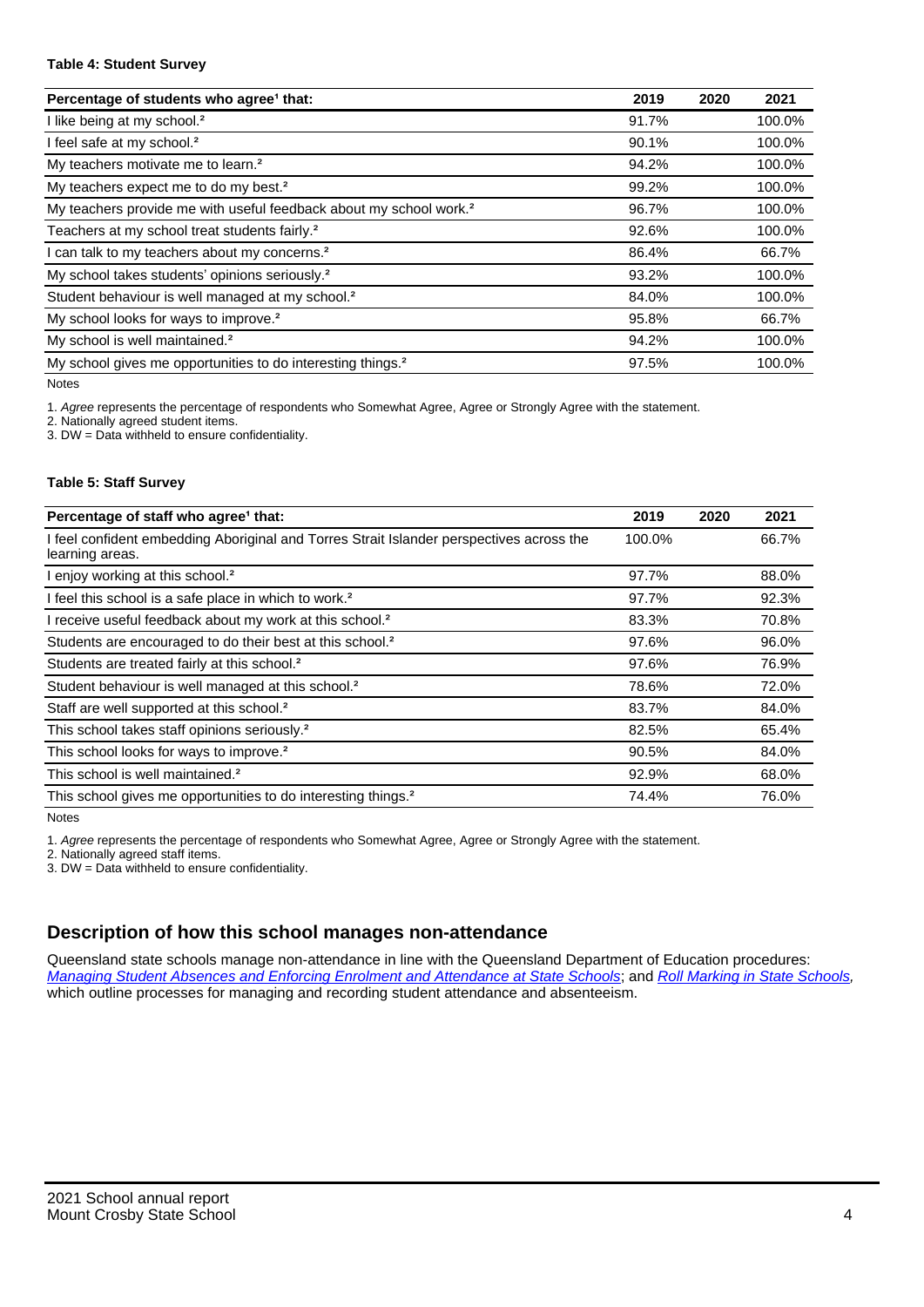## **School disciplinary absences**

#### **Table 6: Count of school disciplinary absences at this school**

| Type of school disciplinary absence | 2019 | 2020 | 2021 |
|-------------------------------------|------|------|------|
| Short suspension                    | 20   | 19   | 30   |
| Long suspension                     | 0    |      |      |
| Exclusion                           | 0    |      |      |
| Total                               | 20   | 19   | 30   |

Notes

1. School disciplinary absence (SDA) data is a total of short suspensions (1–10 days), long suspensions (11–20 days), exclusions and cancellations. 2. The number of SDAs is not the number of students who received an SDA as one student may be suspended several times in a school year. Each time a student is suspended it is recorded as an additional SDA. The data does not reflect the outcomes of appeal decisions.

3. 2020 data was impacted by the COVID-19 health emergency. There were significantly fewer SDAs during the home-based learning period (the first five weeks of Term 2) compared to other years.

# **School funding**

## **School income broken down by funding source**

School income, reported by financial year accounting cycle using standardised national methodologies and broken down by funding source is available via the [My School](http://www.myschool.edu.au/) website.

### **How to access our income details**

- 1. Click on the My School link <http://www.myschool.edu.au/>.
- 2. Enter the school name or suburb of the school you wish to search.

|  | Search by school name or suburb |  | <b>School sector</b> |  | $\sim$ and $\sim$ represents the set of $\sim$ | <b>State</b> |  |  |  |
|--|---------------------------------|--|----------------------|--|------------------------------------------------|--------------|--|--|--|
|--|---------------------------------|--|----------------------|--|------------------------------------------------|--------------|--|--|--|

3. Click on View School Profile to access the school's profile.



4. Click on Finances and select the appropriate year to view school financial information.

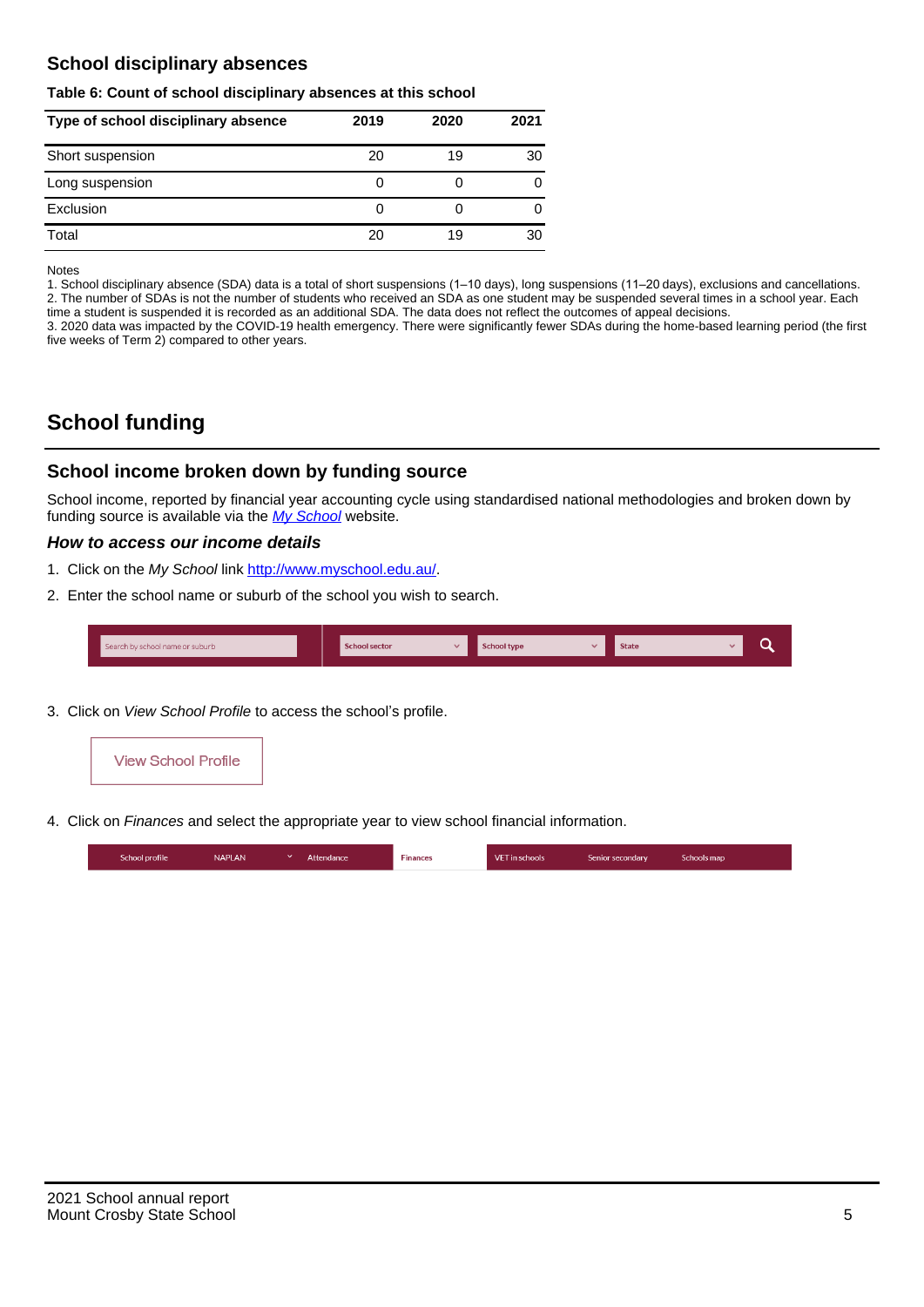## **Teacher standards and qualifications**

The Teacher registration eligibility requirements: Policy (p.1) states:

To be eligible for registration, a person must satisfy the Queensland College of Teachers (QCT) that they meet requirements regarding qualification and experience, or have otherwise met the requirements of the Australian Professional Standards for Teachers (APST). A person must also satisfy the QCT that they are suitable to teach and meet English language proficiency requirements. All these requirements are specified in the Act and the Education (Queensland College of Teachers) Regulation 2005 (the Regulation).

The qualifications required for teacher registration are successful completion of either -

- (a) a four-year initial teacher education program including teacher education studies of at least one year (e.g. a Bachelor of Education, or a double Bachelor degree in Science and Teaching) or
- (b) a one-year graduate initial teacher education program following a degree (e.g. a one-year Graduate Diploma of Education (Secondary) after a three-year Bachelor degree) or
- (c) another course of teacher education that the QCT is reasonably satisfied is the equivalent of (a) or (b). These are considered on a case-by-case basis.

For more information, please refer to the following link:

• <https://www.qct.edu.au/registration/qualifications>

# **Workforce composition**

## **Staff composition, including Indigenous staff**

**Table 7: Workforce composition for this school**

|                    |      | <b>Teaching staff</b> |      | Non-teaching staff |      |      | Indigenous staff |      |      |
|--------------------|------|-----------------------|------|--------------------|------|------|------------------|------|------|
| <b>Description</b> | 2019 | 2020                  | 2021 | 2019               | 2020 | 2021 | 2019             | 2020 | 2021 |
| Headcount          | 46   |                       | 47   |                    | 30   | 28   | <5               |      | <5   |
| <b>FTF</b>         | 40   | 40                    | 40   | 15                 | 16   |      | <5               |      | <ລ   |

Notes

1. Teaching staff includes school leaders.

2. Indigenous refers to Aboriginal and Torres Strait Islander people of Australia.

3. FTE = full-time equivalent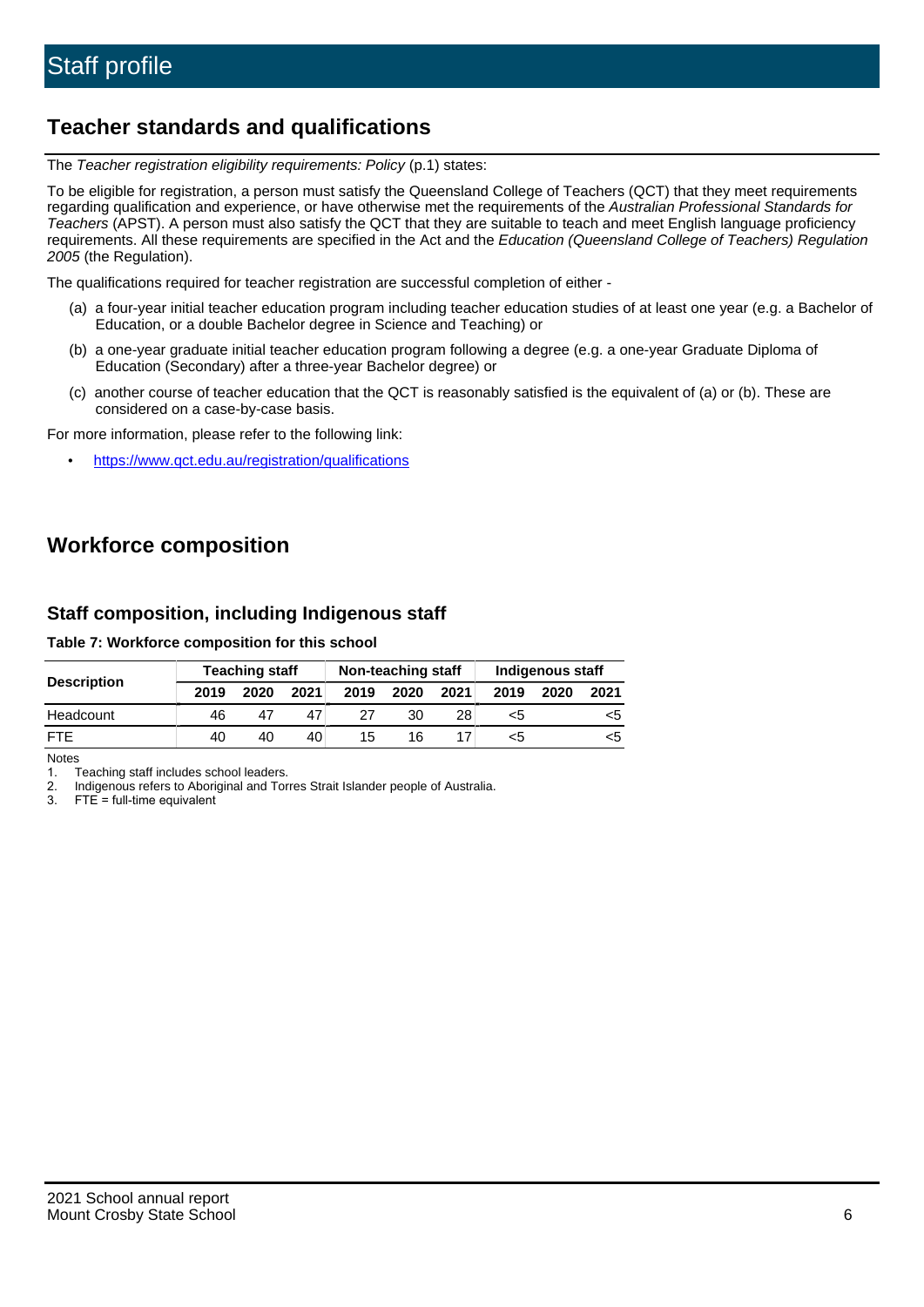# **Key student outcomes**

## **Student attendance**

Tables 8–9 show attendance rates at this school as percentages. In 2020, the COVID-19 health emergency affected student attendance in Queensland Government schools. Comparisons between 2020 and other years' attendance data should not be made.

#### **Table 8: Overall student attendance at this school**

| <b>Description</b>                                  | 2019 | 2020 | 2021 |
|-----------------------------------------------------|------|------|------|
| Overall attendance rate for students at this school | 93%  | 92%  | 92%  |

Notes

1. The attendance rate is the full- and part-time days attended as a percentage of enrolled school days.

2. Full-time students only.

#### **Table 9: Student attendance rates for each year level at this school**

| <b>Year Level</b> | 2019 | 2020 | 2021 |
|-------------------|------|------|------|
| Prep Year         | 95%  | 92%  | 92%  |
| Year <sub>1</sub> | 93%  | 93%  | 93%  |
| Year 2            | 93%  | 93%  | 93%  |
| Year 3            | 94%  | 91%  | 93%  |
| Year 4            | 92%  | 92%  | 92%  |
| Year 5            | 93%  | 90%  | 92%  |
| Year <sub>6</sub> | 93%  | 91%  | 92%  |

Notes

1. The attendance rate is the full- and part-time days attended as a percentage of enrolled school days.<br>2. Full-time students only.

Full-time students only.

3. DW = Data withheld to ensure confidentiality